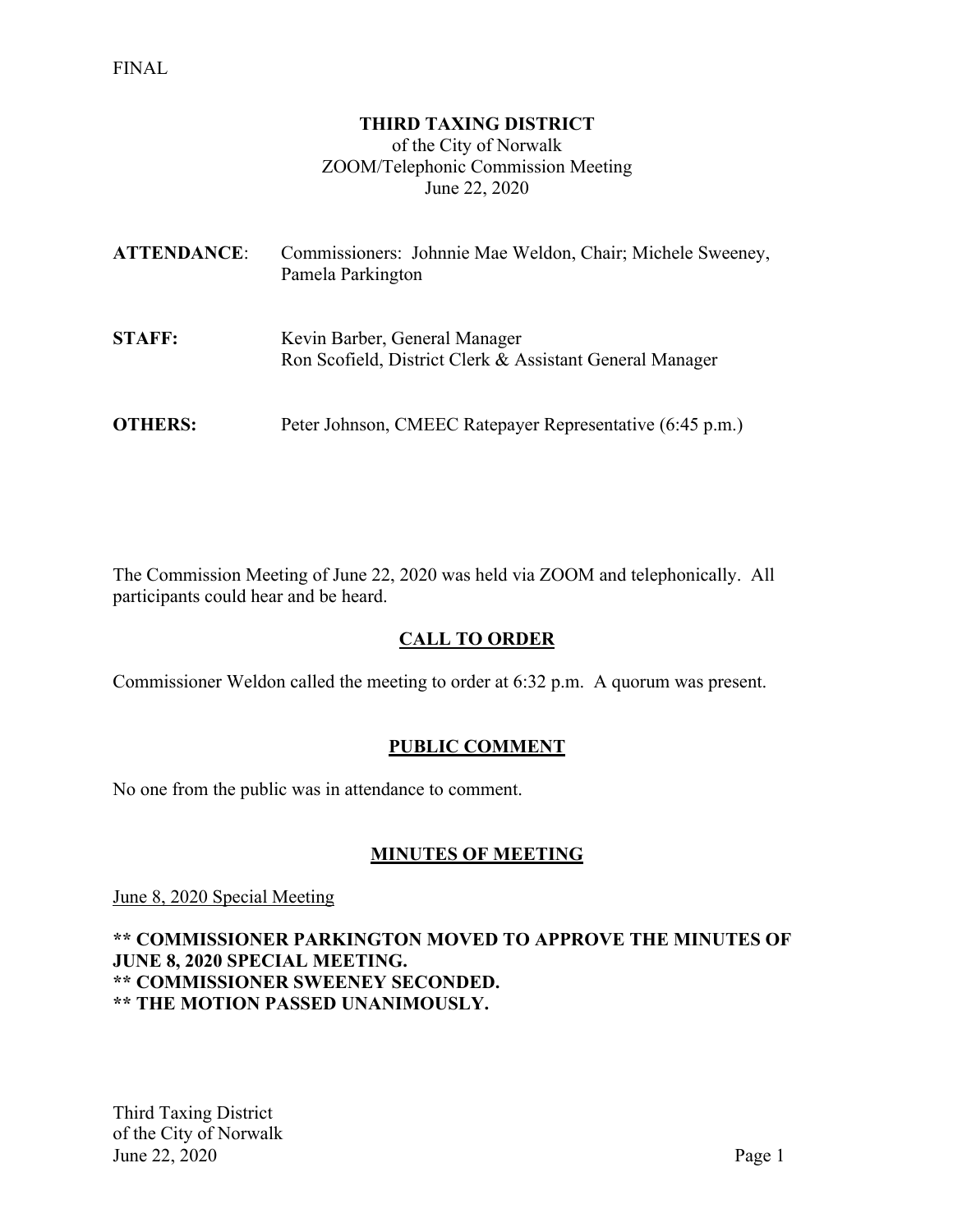# **DISCUSSION/ANALYSIS OF FINANCIAL STATEMENTS/KEY PERFORMANCE INDICATORS**

Mr. Barber reviewed the Financial Highlights with the Commission for May 2020. Total Income is \$8,479,451 versus \$9,052,570 for last year, a difference of (6.33%). Total Expense is \$8,503,080 versus \$8,869,761 for last year, a difference of (4.13%). Net Income before Rate Stabilization is \$226,317 versus \$817,470 from last year or a difference of (72%). Year-to-Date Net Income is \$26,801 versus \$363,577 for last year, a difference of (93%).

Total cash balance on hand is \$6,240,305. Of this, the Capital Improvement Fund is \$2,311,930. Current outstanding principal balance with CMEEC is \$3,301,523. Current Fiscal Year Capital Additions to date is \$765,454.

Mr. Barber reviewed the P&L for the Operating account. Commercial Sales are down and Residential Sales are up which is associated with the COVID-19 pandemic.

The P&L for the District account is on target.

KPI's: Mr. Barber reviewed the KPI's with the Commission and they remain consistent. He did point out that #3 Outstanding Receivables (greater than 90 days) is increasing and probably will continue to increase due to the COVID-19 pandemic. Messrs. Barber and Scofield are continuing to track the receivables.

PCA: The current balance of the RSF (Rate Stabilization Fund) is \$3,797,616 and is in a downward trend through the next year and then will begin an upward trend. With the reduction of the PCA to zero to assist TTD's customers during the pandemic, the CMEEC billable rate was adjusted to \$67/megawatt for the next three months.

## **PENSION COMMITTEE REPORT**

Staff met with Hooker and Holcombe on May 12, 2020 to review the pension fund. The market has started to bounce back but is not where it was at the beginning of the pandemic. Hooker and Holcombe are very optimistic that the investments will weather the storm. The next meeting is scheduled for July.

## **185 LIBERTY SQUARE – CT DOT PROPERTY ACQUISITION**

Mr. Barber reviewed with the Commission the property acquisition at 185 Liberty Square (Constitution Park) by the CT DOT. The property that they are looking to acquire is for the following purposes: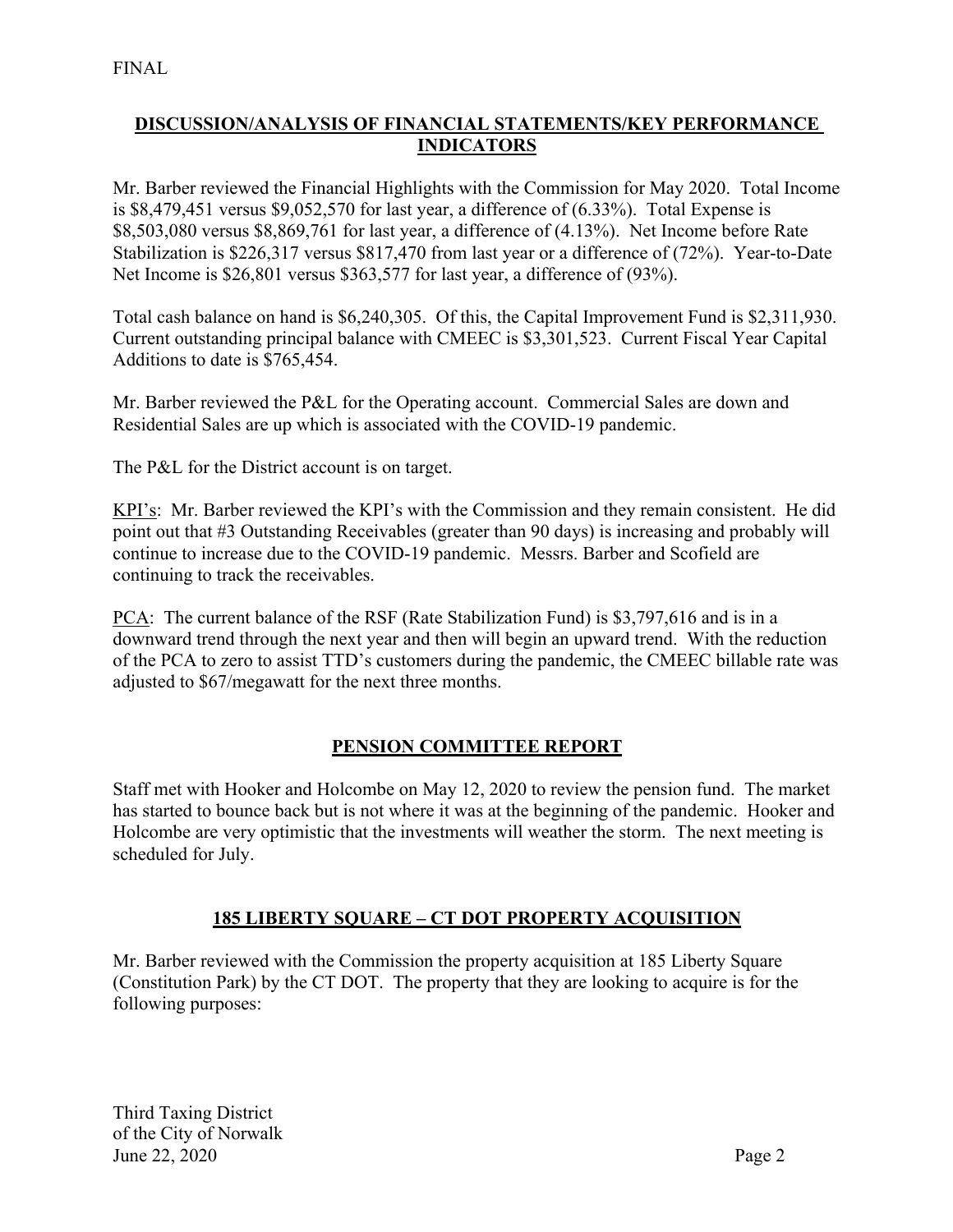- Mitigation Easements: Easement for compensatory wetland mitigation of invasive species. Area consists of two locations totaling 3,799 sq. ft. along the property line mean high water line. These two sections are in the "Vegetated Area" along the water line.
- Defined Access Easement: Easement for the purpose of access from Goldstein Place to wetland mitigation easement. Area consists of two strips of property to provide access to the two mitigation areas totaling 1,556 sq ft.

The State of CT has made an offer of \$5,100 in compensation for the easements. Discussion took place about the easements and the offer.

**\*\* COMMISSIONER PARKINGTON MOVED TO ACCEPT THE COMPENSATION OFFER OF \$5,100 FROM THE STATE OF CONNECTICUT, DEPARTMENT OF TRANSPORTATION, FOR MITIGATION EASEMENTS AND DEFINED ACCESS EASEMENTS FOR 185 LIBERTY SQUARE ALSO KNOWN AS CONSTITUTION PARK, PROPERTY FILE NUMBER 301-176-045. \*\* COMMISSIONER PARKINGTON FURTHER MOVED TO AUTHORIZE GENERAL MANAGER, KEVIN BARBER TO ACCEPT THE OFFER AND EXECUTE THE ACCEPTANCE AGREEMENT WITH THE STATE OF CONNECTICUT, DEPARTMENT OF TRANSPORTATION. \*\* COMMISSIONER SWEENEY SECONDED. \*\* THE MOTION PASSED UNANIMOUSLY.**

## **GENERAL MANAGER'S REPORT**

#### Concert Update

Mr. Scofield recapped the email he sent to the Commission on June 17, 2020 informing them that the City of Norwalk, Parks and Recreation has cancelled all summer concerts due to the pandemic. Hopefully, concerts will be able to resume in 2021. Mr. Scofield has informed all the bands of the cancellation.

#### COVID-19 Update

Mr. Barber informed the Commission that as of June 22, 2020, the staff is back in the office fulltime. Plexiglass has been added in the front office between cubicles, as well as hand sanitizers dispensers. A new security window has been ordered for the lobby for when the public will once again be allowed to enter the building. TTD is following the City of Norwalk's phases for opening up the City.

Commissioner Weldon asked when the East Norwalk Library is scheduled to reopen. Mr. Barber said the library will be following the Norwalk Public Library opening, which is currently scheduled for Phase 4 of the City of Norwalk's Reopening Plan.